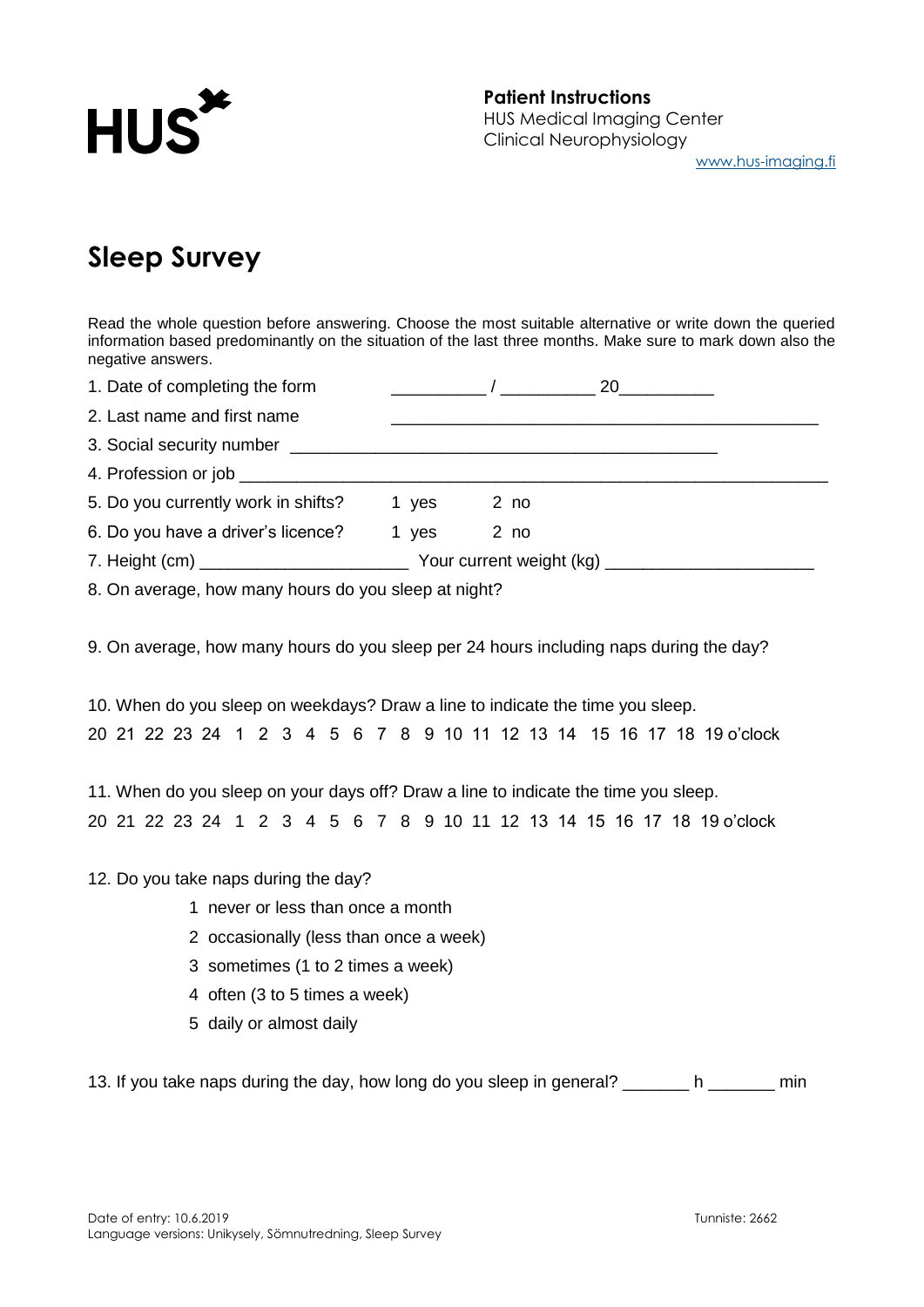

## **Patient Instructions** HUS Medical Imaging Center Clinical Neurophysiology [www.hus-imaging.fi](http://www.hus-imaging.fi/)

14. Do you feel tired during the day (you would like to rest but not necessarily sleep)?

- 1 never or less than once a month
- 2 occasionally (less than once a week)
- 3 sometimes (1 to 2 times a week)
- 4 often (3 to 5 times a week)
- 5 daily or almost daily
- 15. Do you feel sleepy during the day (so that would like to get some sleep)?
	- 1 never or less than once a month
	- 2 occasionally (less than once a week)
	- 3 sometimes (1 to 2 times a week)
	- 4 often (3 to 5 times a week)
	- 5 daily or almost daily
- 16. Have you had an overwhelming tendency to fall asleep?
	- 1 never or less than once a month
	- 2 occasionally (less than once a week)
	- 3 sometimes (1 to 2 times a week)
	- 4 often (3 to 5 times a week)
	- 5 daily or almost daily
- 17. Have you ever fallen asleep while driving a car or other motor vehicle?
	- 1 never
	- 2 yes, how many times?
- 18. Have you ever been in a traffic or other accident because of fatigue?
	- 1 never
	- 2 yes, how many times?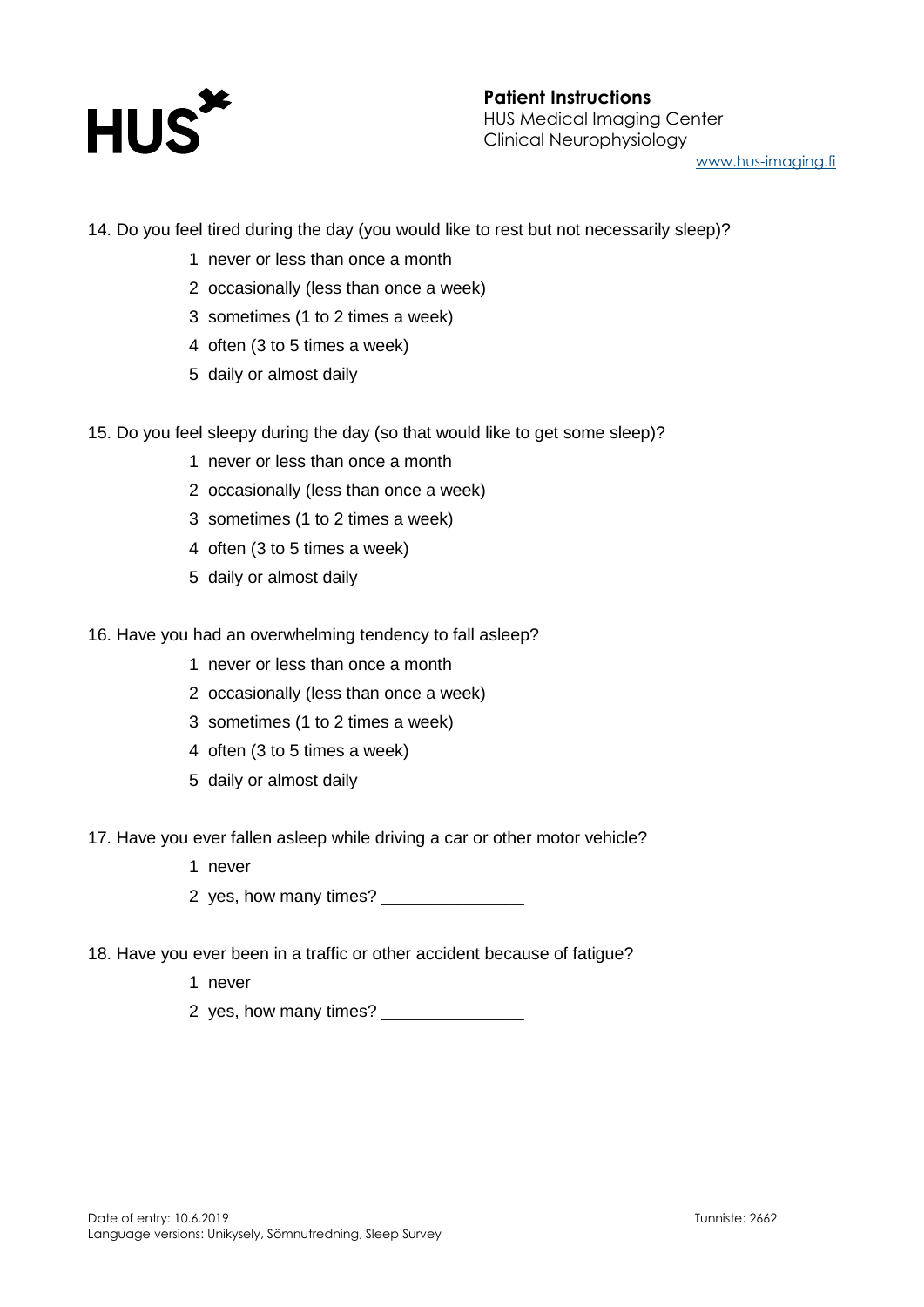

19. How likely are you to doze off or fall asleep in the following situations in contrast to just feeling tired?

Even if you have not recently done some of the things described below, try to assess how they would have affected you. Choose the option that is the most appropriate one for you.

- **0 I would never doze off**
- **1 a small chance of dozing off**
- **2 a reasonable chance of dozing off**
- **3 a great chance of dozing off**

Sitting and reading..………………………………….…… Watching television………………………………….……. Sitting passively in a meeting, theatre or listening to a presentation……………………..………………….…….. As a passenger in a car continuously for one hour.…….… Lying down to rest in the afternoon……………….…….. Sitting and talking to someone…………………….…….. Sitting quietly after a lunch without alcohol…………….. Stopping the car for a few minutes at the traffic lights……..

### 20. Have you had trouble falling asleep?

- 1 never or less than once a month
- 2 occasionally (less than once a week)
- 3 sometimes (1 to 2 times a week)
- 4 often (3 to 5 times a week)
- 5 every night or almost every night
- 21. How often do you wake up during the night?
	- 1 never or less than once a month
	- 2 occasionally (less than once a week)
	- 3 sometimes (1 to 2 times a week)
	- 4 often (3 to 5 times a week)
	- 5 every night or almost every night

|     | $0 \quad 1$                                                                                              | $2^{\sim}$ | $\mathbf{3}$ |
|-----|----------------------------------------------------------------------------------------------------------|------------|--------------|
| . . | $\begin{array}{cccccccccccccc} \Box & \Box & \Box & \Box & \Box \end{array}$                             |            |              |
| .,  | $\begin{array}{cccccccccccccc} \Box & \Box & \Box & \Box & \Box \end{array}$                             |            |              |
|     | $\begin{array}{ccccccccccccccccc} \Box & \Box & \Box & \Box & \Box \end{array}$                          |            |              |
|     | $\begin{array}{cccccccccccccc} \Box & \Box & \Box & \Box & \Box \end{array}$                             |            |              |
| .,  | $\begin{array}{cccccccccccccc} \Box & \Box & \Box & \Box & \Box \end{array}$                             |            |              |
|     | $\begin{array}{cccccccccccccc} \Box & \Box & \Box & \Box & \Box \end{array}$                             |            |              |
| . . | $\begin{array}{ccccccccccccccccc} \square & \square & \square & \square & \square & \square \end{array}$ |            |              |
|     | $\begin{array}{cccccccccccccc} \Box & \Box & \Box & \Box & \Box \end{array}$                             |            |              |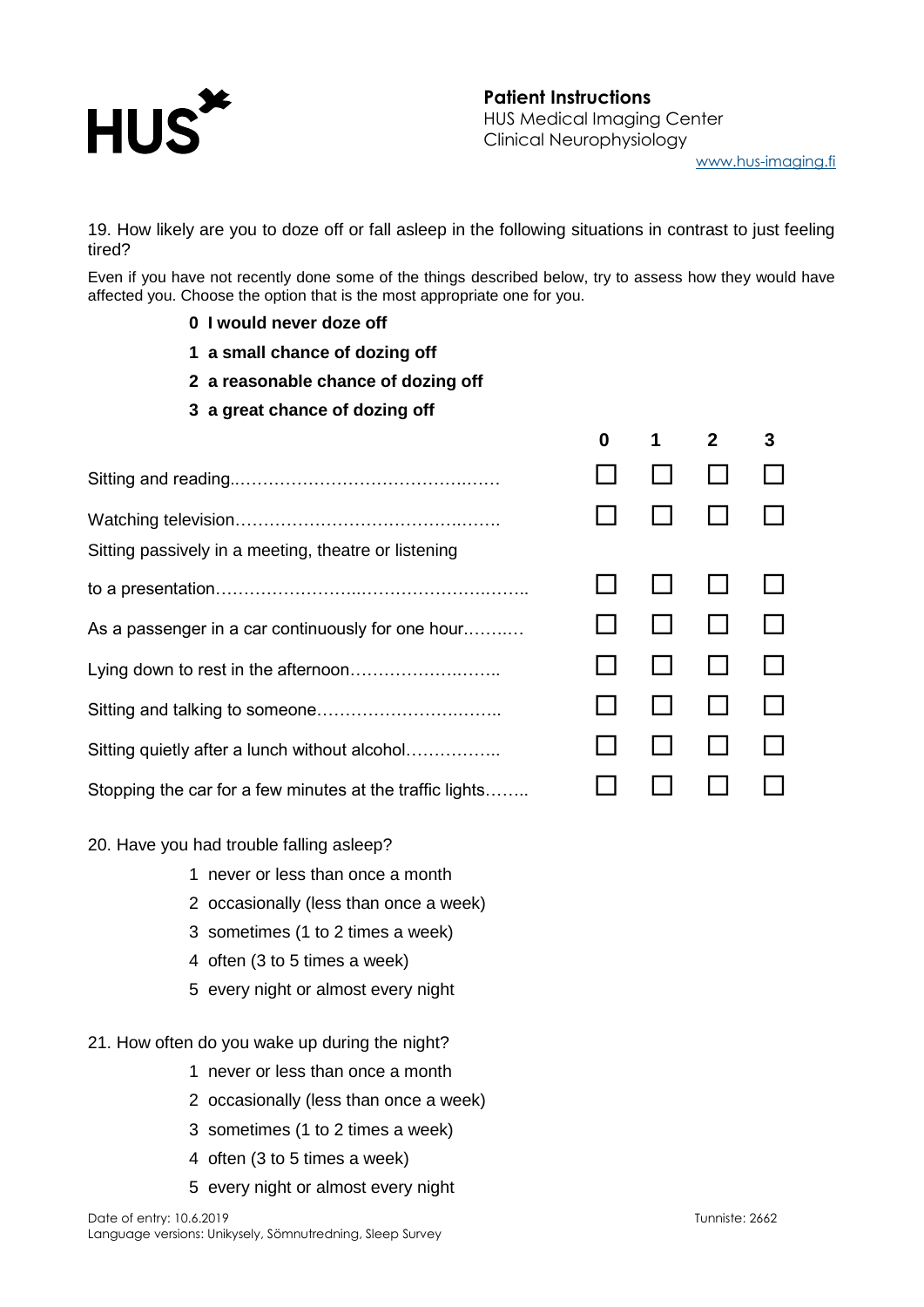

## **Patient Instructions** HUS Medical Imaging Center Clinical Neurophysiology [www.hus-imaging.fi](http://www.hus-imaging.fi/)

22. If you wake up during the night, how many times do you wake up?

- 1 I normally do not wake up during the night
- 2 once a night
- 3 twice a night
- 4 3 to 4 times a night
- 5 at least 5 times a night
- 23. Do you wake up too early in the morning not being able to fall back to sleep?
	- 1 never or less than once a month
	- 2 occasionally (less than once a week)
	- 3 sometimes (1 to 2 times a week)
	- 4 often (3 to 5 times a week)
	- 5 every night or almost every night
- 24. Have you used sleeping pills?
	- 1 never or less than once a month
	- 2 occasionally (less than once a week)
	- 3 sometimes (1 to 2 times a week)
	- 4 often (3 to 5 times a week)
	- 5 every night or almost every night

25. Do you feel the need to move your legs or uncomfortable sensations in your legs in the evening or at night?

- 1 never or less than once a month
- 2 occasionally (less than once a week)
- 3 sometimes (1 to 2 times a week)
- 4 often (3 to 5 times a week)
- 5 every night or almost every night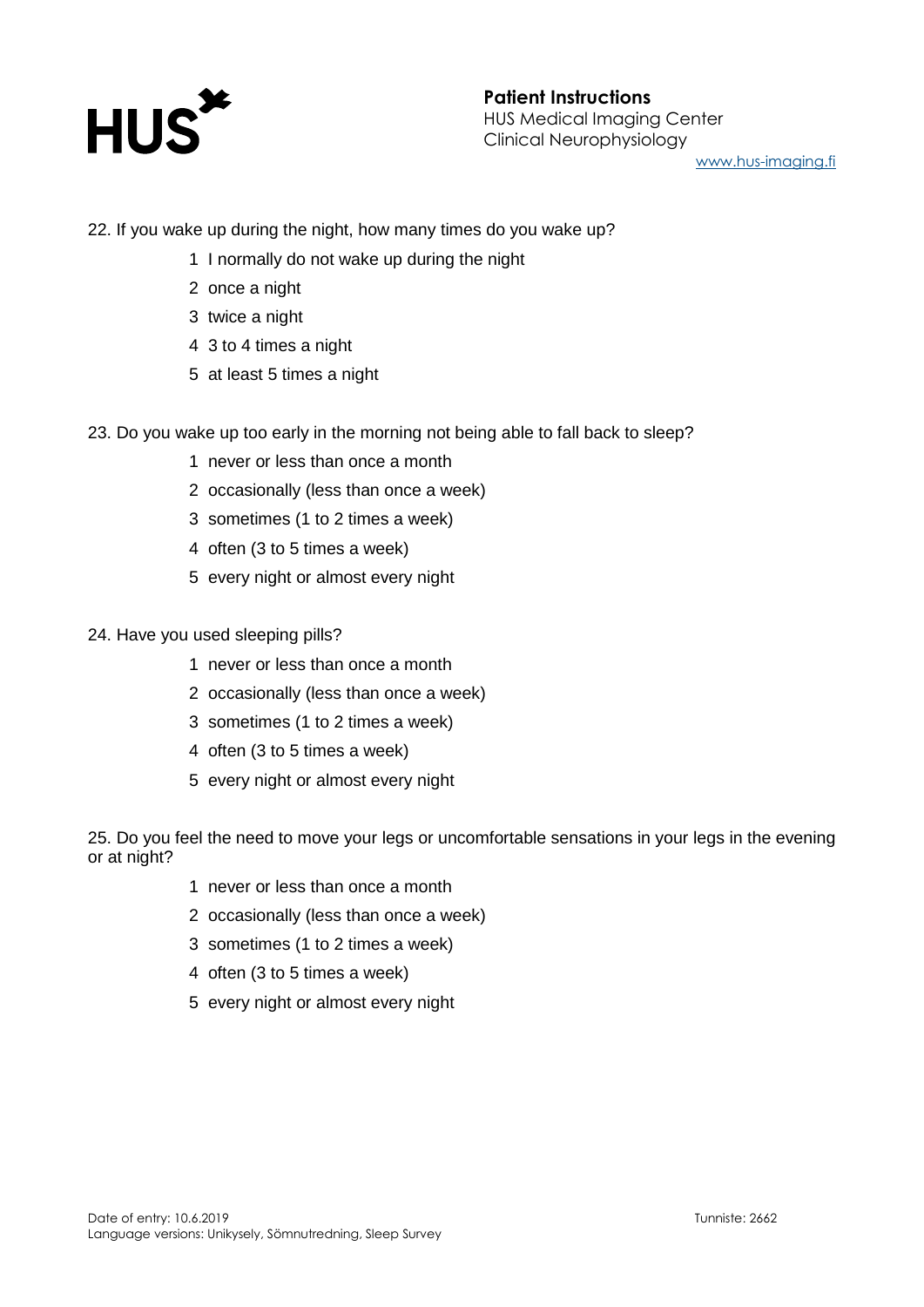

## **Patient Instructions** HUS Medical Imaging Center Clinical Neurophysiology [www.hus-imaging.fi](http://www.hus-imaging.fi/)

26. Do the sensations in your legs keep you from falling asleep disturb your sleep?

- 1 never or less than once a month
- 2 occasionally (less than once a week)
- 3 sometimes (1 to 2 times a week)
- 4 often (3 to 5 times a week)
- 5 every night or almost every night
- 27. Do you snore when you sleep?
	- 1 never or less than once a month
	- 2 occasionally (less than once a week)
	- 3 sometimes (1 to 2 times a week)
	- 4 often (3 to 5 times a week)
	- 5 every night or almost every night
	- 6 I do not know
- 28. What is your snoring like (as described by someone else)?
	- 1 I do not snore
	- 2 I snore evenly
	- 3 I snore very loudly and unevenly
	- 4 I do not know
- 29. Are there breaks in your breathing when you sleep (sleep apneas)
	- 1 never or less than once a month
	- 2 occasionally (less than once a week)
	- 3 sometimes (1 to 2 times a week)
	- 4 often (3 to 5 times a week)
	- 5 every night or almost every night
	- 6 I do not know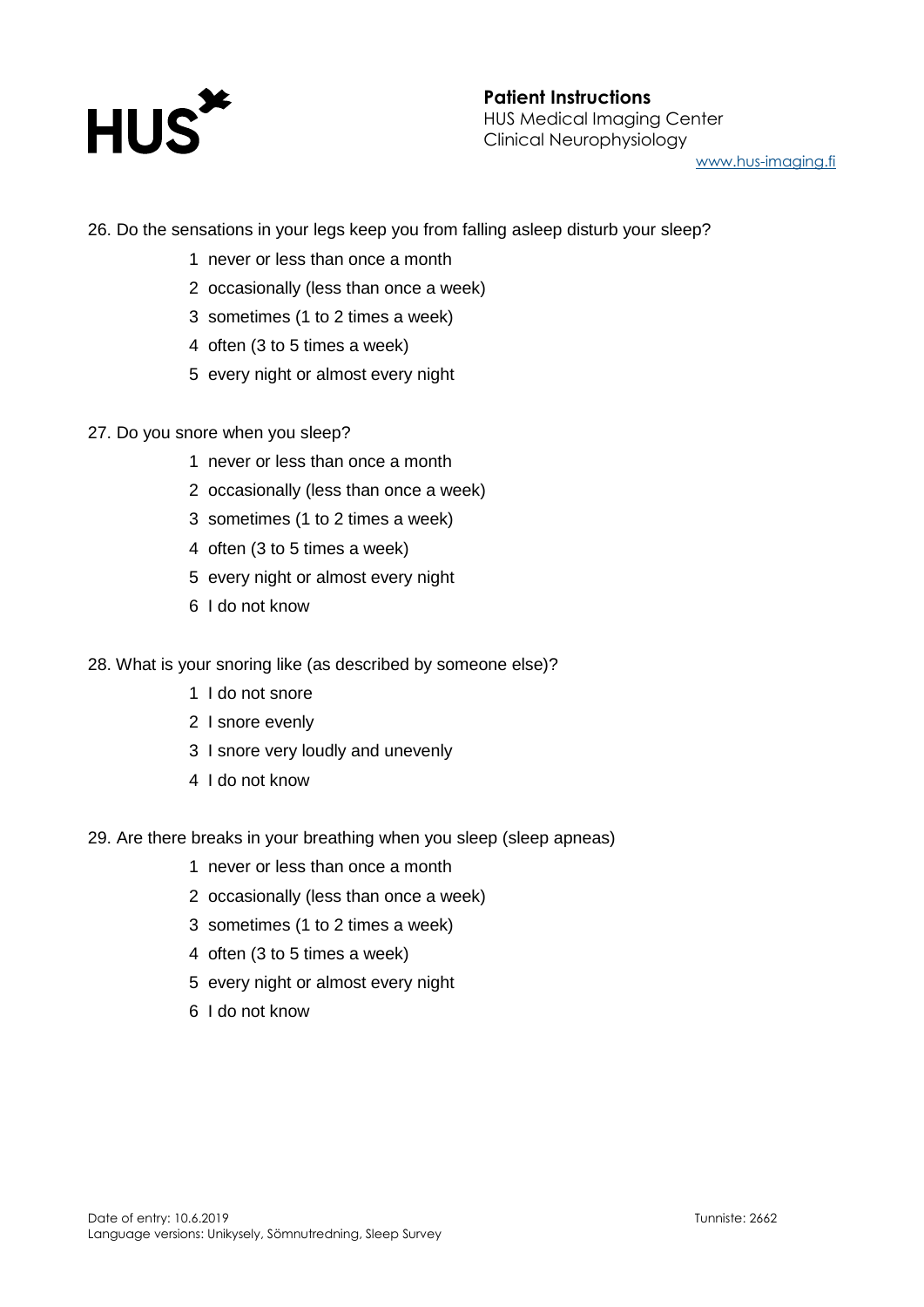

30. Snoring assessment

Draw a vertical line on the rating scale to best describe your average situation during the last three months.

Another person's (e.g. your spouse's) assessment of how loud your snoring is

\_\_\_\_\_\_\_\_\_\_\_\_\_\_\_\_\_\_\_\_\_\_\_\_\_\_\_\_\_\_\_\_\_\_\_\_\_\_\_\_\_\_\_\_\_\_\_\_\_\_\_\_\_\_\_\_\_

| $\Omega$      | 1 2 3 | $\overline{4}$ | 5 6 7 | -8 | 10                                                                                              |
|---------------|-------|----------------|-------|----|-------------------------------------------------------------------------------------------------|
| no<br>snoring |       |                |       |    | very loud snoring,<br>the person sleeping in the same<br>bed with me will go to another<br>room |

31. Have you been diagnosed with any of the following diseases?

| diabetes      | depression                                    |
|---------------|-----------------------------------------------|
| heart failure | hypertension                                  |
| asthma        | other long term disease, please specify what: |

\_\_\_\_\_\_\_\_\_\_\_\_\_\_\_\_\_\_\_\_\_\_\_\_\_\_\_\_\_\_\_\_\_\_\_\_\_\_\_\_\_\_\_\_\_\_\_\_\_\_\_\_\_\_\_\_\_\_\_\_\_\_\_\_\_\_\_\_\_\_\_\_\_\_\_\_\_\_

32. Have you ever had a sleep study (polygraphy) performed on you previously?

1 no

2 yes Where? Year? \_\_\_\_\_\_\_\_\_\_\_\_\_\_\_\_\_\_\_\_\_\_\_\_\_\_\_\_\_\_\_\_\_\_\_\_\_\_\_\_\_\_\_\_\_\_\_\_\_\_

33. Have you had surgery to treat your snoring? When?

1 no

2 yes, in year \_\_\_\_\_\_\_\_\_\_\_

34. Do you use an oral appliance for sleep apnea or a dental guard for bruxism when sleeping?

1 no

2 yes, an oral appliance for sleep apnea

3 yes, a dental guard for bruxism